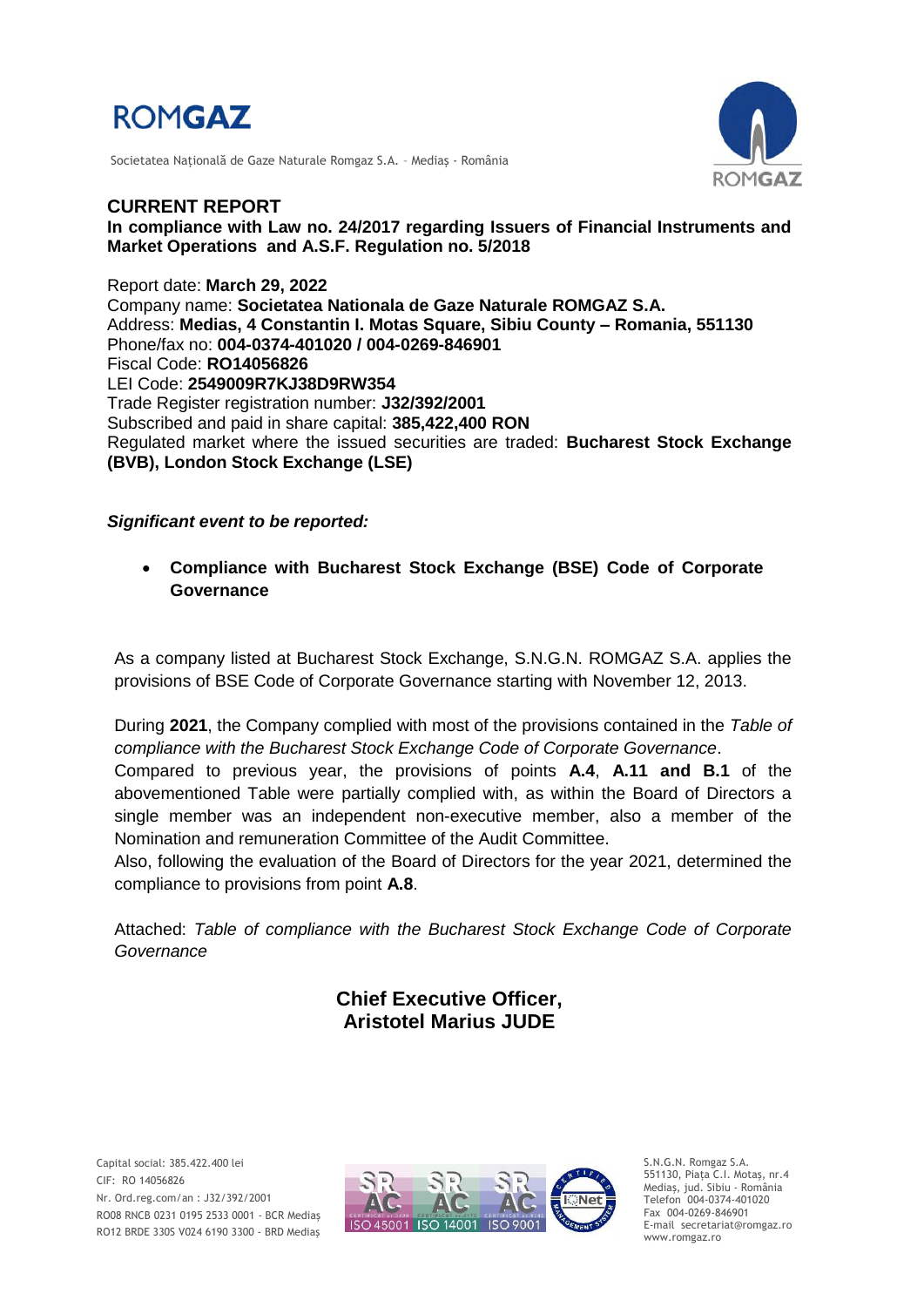## **Table on Compliance with the Code of Corporate Governance (CCG) of Bucharest Stock Exchange (BSE)**

| <b>BSE CCG Provisions</b> |                                                                                                                                                                                                                                                                                                                                                                                                                                                                                                              | Compliance     | Non-<br>compliance/<br><b>Partial</b><br>compliance | <b>Reason for</b><br>noncompliance/<br><b>Explanation on</b><br>compliance |
|---------------------------|--------------------------------------------------------------------------------------------------------------------------------------------------------------------------------------------------------------------------------------------------------------------------------------------------------------------------------------------------------------------------------------------------------------------------------------------------------------------------------------------------------------|----------------|-----------------------------------------------------|----------------------------------------------------------------------------|
|                           |                                                                                                                                                                                                                                                                                                                                                                                                                                                                                                              | $\overline{2}$ | 3                                                   | 4                                                                          |
| A.1                       | companies should have in<br>All<br>place<br>Regulations of the Board of Directors that<br>include the terms of reference /<br>the<br>responsibilities of the<br>Board and<br>the<br>company's key management positions, and<br>that apply, among others, the General<br>Principles in section A.                                                                                                                                                                                                             | $\mathsf{x}$   |                                                     |                                                                            |
| A.2                       | Regulations<br>should<br>include<br>The<br><b>BoD</b><br>provisions for the management of conflict of<br>interest. The members of the Board should<br>notify the Board on any conflicts of interest<br>which have arisen or may arise and should<br>refrain from taking part in the discussion<br>(including by absence, except where such<br>absence prevents quorum to be attained) and<br>from voting on the adoption of a resolution on<br>the issue which gives rise to such a conflict of<br>interest. | X              |                                                     |                                                                            |
| A.3                       | The BoD should comprise at least five<br>members.                                                                                                                                                                                                                                                                                                                                                                                                                                                            | X              |                                                     |                                                                            |
| A.4                       | The majority of the members of the BoD<br>should be non-executive; not less than two<br>non-executive members of the BoD should be<br>independent.<br>Each independent member of the BoD shall<br>submit a statement at the time of his/her                                                                                                                                                                                                                                                                  |                | x partially                                         | One member of the<br>Board is a non-<br>executive independent<br>Director  |
|                           | nomination for election or re-election, as well<br>as whenever a change in his/her status<br>occurs, indicating the elements on which it is<br>deemed independent in terms of its character<br>and his judgment.                                                                                                                                                                                                                                                                                             |                |                                                     |                                                                            |
| A.5                       | A Board member's other relatively permanent<br>professional commitments and engagements,<br>including executive and non-executive Board<br>positions in companies<br>and non-profit<br>organizations,<br>should be<br>disclosed<br>to<br>shareholders and to potential investors prior to<br>his/her nomination and during his/her<br>mandate.                                                                                                                                                               | X              |                                                     |                                                                            |
| A.6                       | Any member of the BoD should submit to the<br>Board information on any relationship with a<br>shareholder who holds, directly or indirectly,<br>shares representing more than 5% of all voting<br>rights. This also applies to any relationship<br>which may affect the member's position on<br>matters decided by the Board.                                                                                                                                                                                | $\mathsf{x}$   |                                                     |                                                                            |
| A.7                       | The company should appoint a<br>Board<br>secretary responsible for supporting the work<br>of the BoD                                                                                                                                                                                                                                                                                                                                                                                                         | X              |                                                     |                                                                            |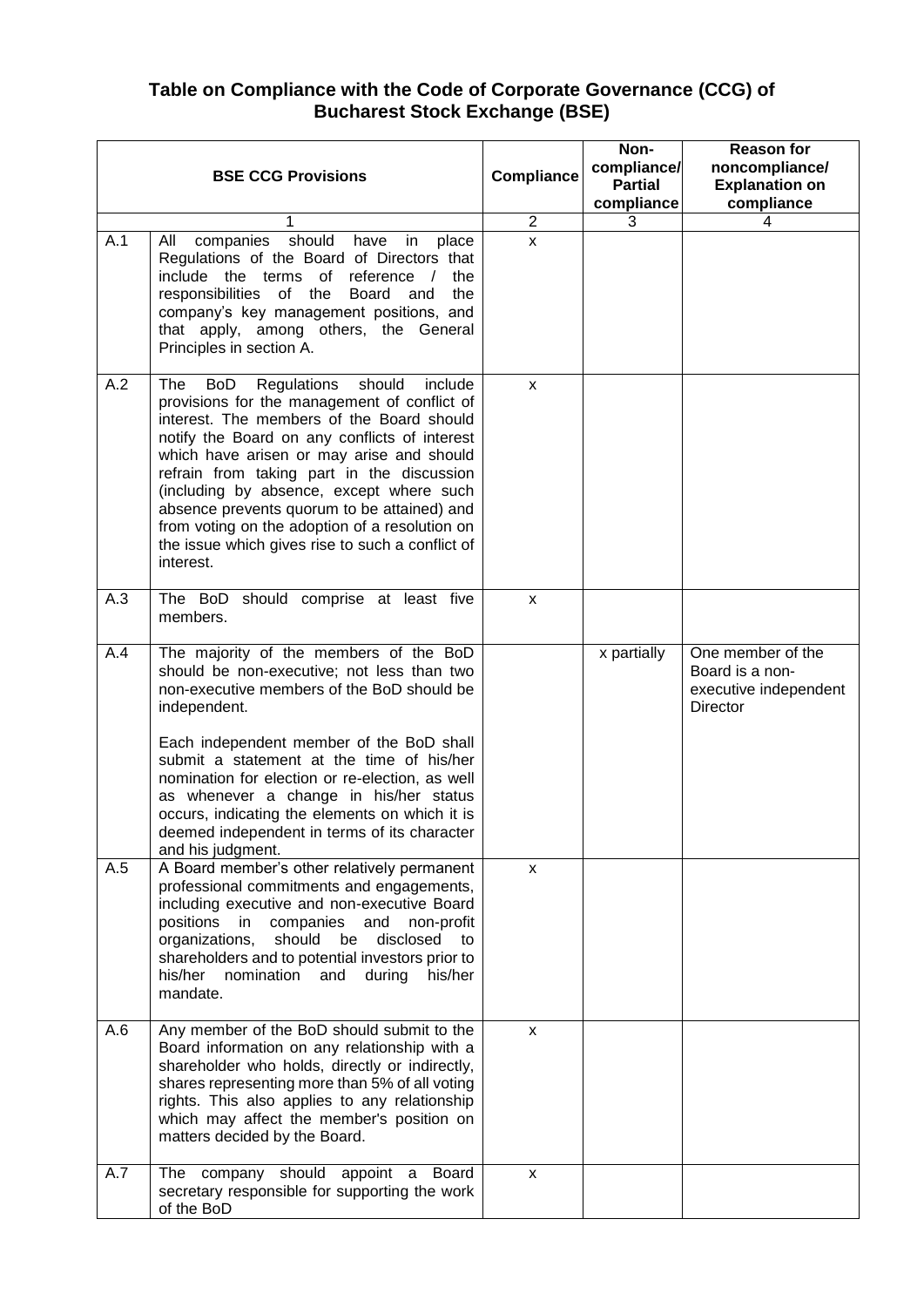| <b>BSE CCG Provisions</b> |                                                                                                                                                                                                                                                                                                                                                                                         | Compliance          | Non-<br>compliance/<br><b>Partial</b><br>compliance | <b>Reason for</b><br>noncompliance/<br><b>Explanation on</b><br>compliance                                            |
|---------------------------|-----------------------------------------------------------------------------------------------------------------------------------------------------------------------------------------------------------------------------------------------------------------------------------------------------------------------------------------------------------------------------------------|---------------------|-----------------------------------------------------|-----------------------------------------------------------------------------------------------------------------------|
| A.8                       | The corporate governance statement should                                                                                                                                                                                                                                                                                                                                               | $\overline{2}$<br>X | 3                                                   | In 2021 the evaluation                                                                                                |
|                           | inform on whether an evaluation of the Board<br>has taken place under the leadership of the<br>Chairman or the nomination committee and, if<br>so, summarize key action points and changes<br>resulting from it.<br>The company should have a policy/ guidelines<br>regarding the evaluation of the BoD containing<br>the purpose, criteria and frequency of the<br>evaluation process. |                     |                                                     | of the Board of<br>Directors was carried<br>out                                                                       |
| A.9                       | The Corporate Governance Statement should<br>contain information on the number of meetings<br>of the Board and the committees during the<br>past year, attendance by directors (personally<br>and in their absence) and a report of the Board<br>and committees on their activities.                                                                                                    | X                   |                                                     |                                                                                                                       |
| A.10                      | The Corporate Governance Statement should<br>contain information on the precise number of<br>the independent members of the Board of<br>Directors.                                                                                                                                                                                                                                      | X                   |                                                     |                                                                                                                       |
| A.11                      | The BoD should set up a nomination<br>comprised of non-executives,<br>committee<br>which will lead the nomination process for new<br>Board members and make recommendations<br>to the Board.<br>The majority of the members of the nomination<br>committee should be independent                                                                                                        |                     | x partially                                         | One member of the<br>Nomination and<br>Remuneration<br>Commitee is a non-<br>executive independent<br><b>Director</b> |
| B.1                       | The Board should set up an Audit Committee<br>and at least one member should be an<br>independent non-executive.<br>The Audit Committee should be comprised of<br>at least three members and the majority<br>should be independent.<br>The majority of members, including the                                                                                                           |                     | x partially                                         | One member of the<br>Audit Committee is a<br>non-executive<br>independent Director                                    |
|                           | chairman, should have proven an adequate<br>qualification relevant to the functions and<br>responsibilities of the Committee. At least one<br>member of the Audit Committee should have a<br>proven and appropriate auditing and/or<br>accounting experience.                                                                                                                           |                     |                                                     |                                                                                                                       |
| B.2                       | The Chairperson of the Audit Committee<br>should be an independent non-executive<br>member.                                                                                                                                                                                                                                                                                             | X                   |                                                     |                                                                                                                       |
| <b>B.3</b>                | responsibilities,<br>Audit<br>Among<br>its<br>the<br>Committee<br>should<br>perform<br>annual<br>an<br>assessment of the internal control system.                                                                                                                                                                                                                                       | X                   |                                                     |                                                                                                                       |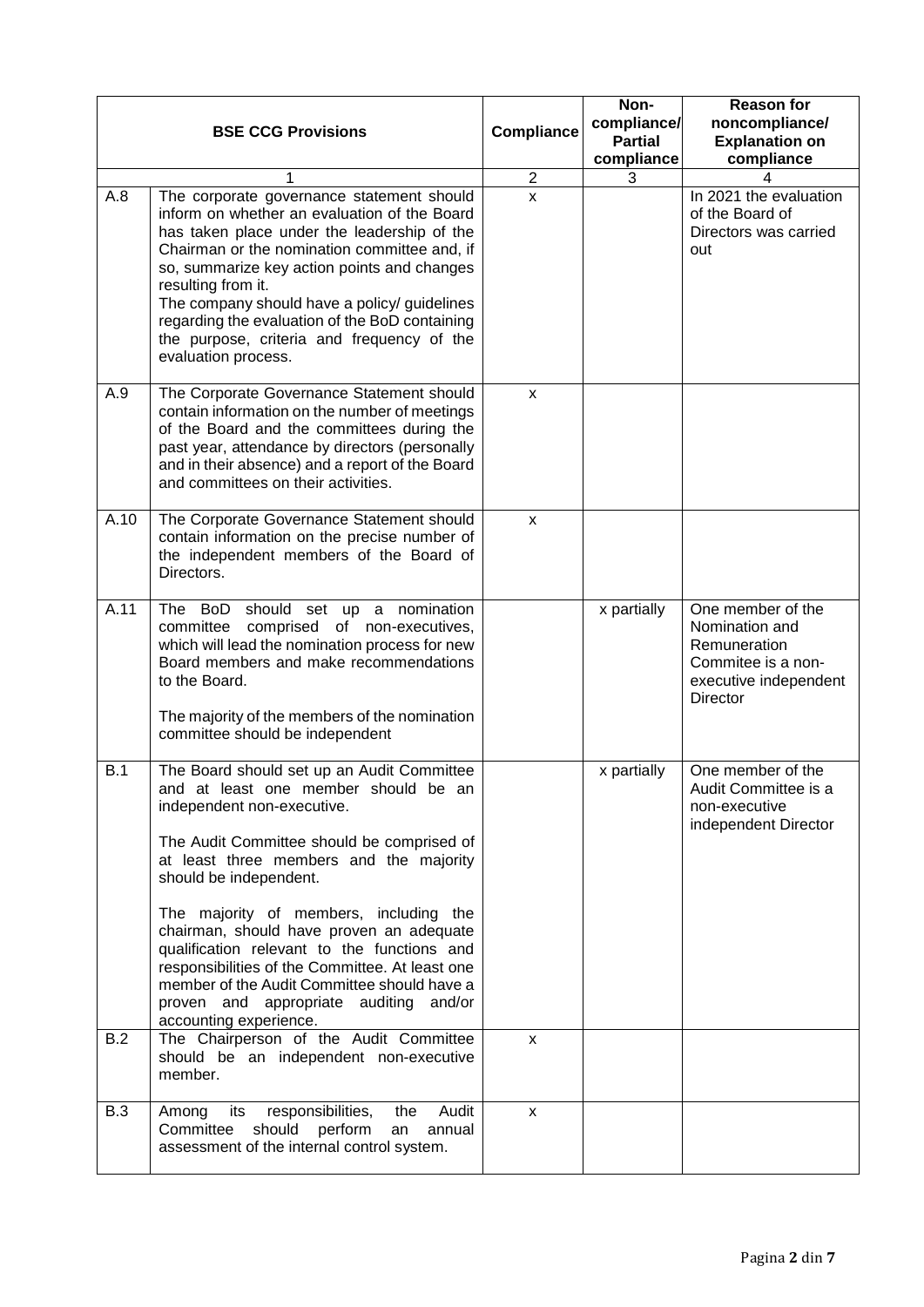| <b>BSE CCG Provisions</b> |                                                                                                                                                                                                                                                                                                                                                                                                                                             | Compliance     | Non-<br>compliance/<br><b>Partial</b><br>compliance | <b>Reason for</b><br>noncompliance/<br><b>Explanation on</b><br>compliance                                                                                                                                                                                                                                                                                                                                                                    |
|---------------------------|---------------------------------------------------------------------------------------------------------------------------------------------------------------------------------------------------------------------------------------------------------------------------------------------------------------------------------------------------------------------------------------------------------------------------------------------|----------------|-----------------------------------------------------|-----------------------------------------------------------------------------------------------------------------------------------------------------------------------------------------------------------------------------------------------------------------------------------------------------------------------------------------------------------------------------------------------------------------------------------------------|
|                           |                                                                                                                                                                                                                                                                                                                                                                                                                                             | $\overline{2}$ | 3                                                   | 4                                                                                                                                                                                                                                                                                                                                                                                                                                             |
| <b>B.4</b>                | The assessment mentioned in section B.3<br>should consider the effectiveness and scope<br>of the internal audit function, the adequacy of<br>risk management and internal control reports<br>to the Audit Committee of the Board, and the<br>management's<br>responsiveness<br>and<br>effectiveness in dealing with the failures and<br>weak points identified during the internal<br>control, and submit relevant reports to the<br>Board. | X              |                                                     |                                                                                                                                                                                                                                                                                                                                                                                                                                               |
| B.5                       | The Audit Committee should review conflicts<br>of interests in transactions of the company and<br>its subsidiaries with affiliated parties.                                                                                                                                                                                                                                                                                                 |                | x partially                                         | This provision is<br>already mentioned in<br>Article 8, par. 2 of<br>Romgaz CCG.<br>The Audit Committee<br>Rules approved by the<br>BoD in the meeting of<br>May 14, 2018 includes<br>provisions on such<br>obligation.<br>Moreover, a Policy on<br>related party<br>transactions was<br>developed by Romgaz,<br>and it obtained BoD<br>approval on March 20,<br>2019.<br>Following approval it<br>was published on the<br>company's website. |
| B.6                       | The Audit Committee should evaluate the<br>effectiveness of the internal control system<br>and the risk management system                                                                                                                                                                                                                                                                                                                   |                |                                                     |                                                                                                                                                                                                                                                                                                                                                                                                                                               |
| <b>B.7</b>                | The Audit Committee should monitor the<br>application of statutory and generally accepted<br>standards of internal auditing. The Audit<br>Committee should receive and evaluate the<br>reports of the internal audit team.                                                                                                                                                                                                                  | X              |                                                     |                                                                                                                                                                                                                                                                                                                                                                                                                                               |
| <b>B.8</b>                | Audit<br>Committee<br>should<br>The<br>report<br>periodically (at least annually) or adhoc to BoD<br>with regard to the reports or analyses<br>undertaken by the committee.                                                                                                                                                                                                                                                                 | X              |                                                     |                                                                                                                                                                                                                                                                                                                                                                                                                                               |
| <b>B.9</b>                | No shareholder may be given<br>undue<br>preference over other shareholders with<br>regard to transactions and agreements made<br>by the company with shareholders and their<br>related parties.                                                                                                                                                                                                                                             | X              |                                                     |                                                                                                                                                                                                                                                                                                                                                                                                                                               |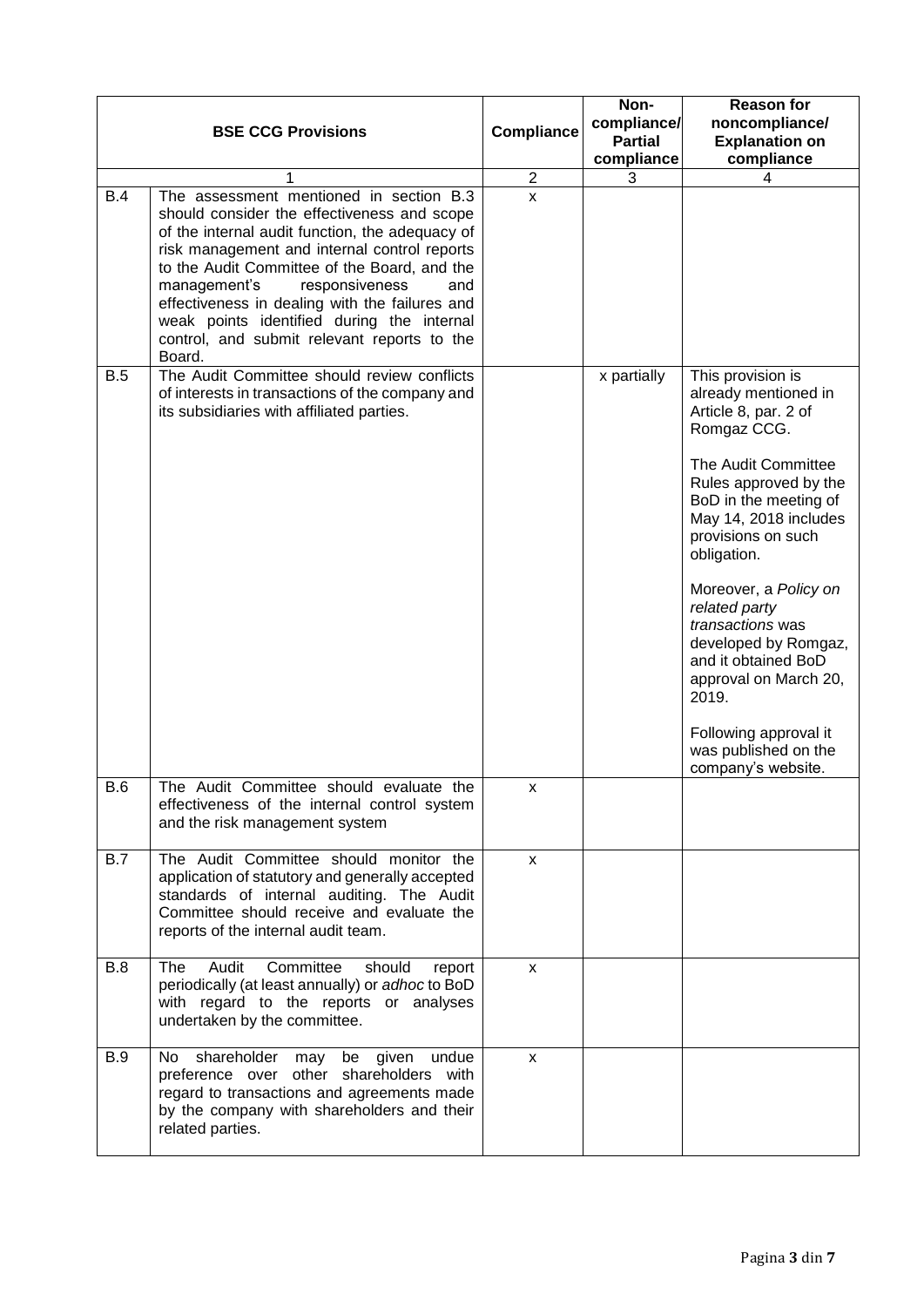| <b>BSE CCG Provisions</b> |                                                                                                                                                                                                                                                                                                                                                                                                                                                                                        | <b>Compliance</b>         | Non-<br>compliance/<br><b>Partial</b><br>compliance | <b>Reason for</b><br>noncompliance/<br><b>Explanation on</b><br>compliance |
|---------------------------|----------------------------------------------------------------------------------------------------------------------------------------------------------------------------------------------------------------------------------------------------------------------------------------------------------------------------------------------------------------------------------------------------------------------------------------------------------------------------------------|---------------------------|-----------------------------------------------------|----------------------------------------------------------------------------|
|                           |                                                                                                                                                                                                                                                                                                                                                                                                                                                                                        | $\overline{2}$            | 3                                                   | 4                                                                          |
| <b>B.10</b>               | The BoD should adopt a policy ensuring that<br>any transaction of the company with any of the<br>companies in close relationship, with a value<br>equal to or higher than 5% of the company's<br>net assets (as stated in the latest financial<br>report), is approved by the Board based on a<br>mandatory opinion of the Audit Committee and<br>fairly disclosed to the shareholders and<br>potential investors, to the extent such<br>transactions are events requiring disclosure. | X                         |                                                     |                                                                            |
| <b>B.11</b>               | The internal audits should be carried out by a<br>separate structural division (internal audit<br>department) within the company or by hiring<br>an independent third-party entity.                                                                                                                                                                                                                                                                                                    | X                         |                                                     |                                                                            |
| <b>B.12</b>               | Internal<br>Audit<br>The<br>Department should<br>functionally report to the BoD via the Audit<br>Committee. For administration purposes and<br>as part of the management obligations to<br>monitor and mitigate risks, the Internal Audit<br>Department should report directly to the<br>Director General.                                                                                                                                                                             | $\boldsymbol{\mathsf{x}}$ |                                                     |                                                                            |
| C.1                       | should<br>publish<br>The<br>the<br>company<br>Remuneration Policy on its website. The<br>Remuneration Policy should be formulated so<br>as to allow the shareholders to understand the<br>principles and arguments underlying the<br>remuneration of the members of the Board and<br>of the General Director. Any significant change<br>occurred in the Remuneration Policy should be<br>posted in due time on the company's website.                                                  | X                         |                                                     |                                                                            |
|                           | The company should include in its Annual<br>Report a statement on the implementation of<br>the Remuneration Policy during the annual<br>period under review.                                                                                                                                                                                                                                                                                                                           |                           |                                                     |                                                                            |
|                           | The Report on Remuneration should present<br>the implementation of the Remuneration<br>Policy for persons identified in this Policy<br>during the annual period under review.                                                                                                                                                                                                                                                                                                          |                           |                                                     |                                                                            |
| D.1                       | The company should establish an Investors<br>Relation Department - indicating to the public<br>the responsible person/persons or the<br>organizational unit.                                                                                                                                                                                                                                                                                                                           | X                         |                                                     |                                                                            |
|                           | Besides the information required by the legal<br>provisions, the company should also include<br>on its website a dedicated Investor Relations<br>section, both in Romanian and English, with all<br>the relevant information of interest for<br>investors, including:                                                                                                                                                                                                                  |                           |                                                     |                                                                            |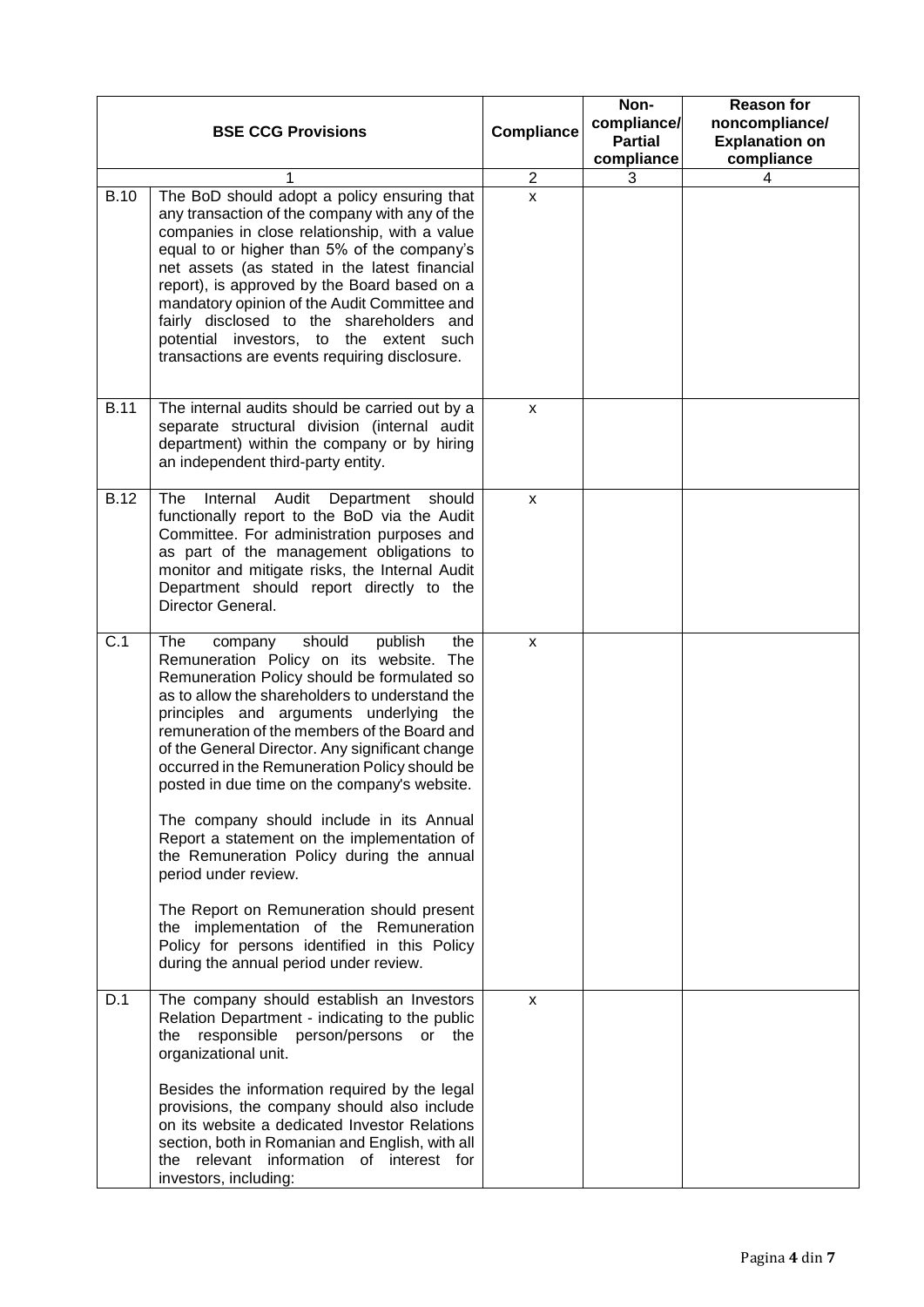| <b>BSE CCG Provisions</b> |                                                                                                                                                                                                                                                                                                                                                                                                               | Compliance     | Non-<br>compliance/<br><b>Partial</b><br>compliance | <b>Reason for</b><br>noncompliance/<br><b>Explanation on</b><br>compliance               |
|---------------------------|---------------------------------------------------------------------------------------------------------------------------------------------------------------------------------------------------------------------------------------------------------------------------------------------------------------------------------------------------------------------------------------------------------------|----------------|-----------------------------------------------------|------------------------------------------------------------------------------------------|
|                           |                                                                                                                                                                                                                                                                                                                                                                                                               | $\overline{2}$ | 3                                                   |                                                                                          |
| D.1.1                     | Main corporate regulations: the articles of<br>general<br>of<br>incorporation,<br>meeting<br>shareholders procedure;                                                                                                                                                                                                                                                                                          |                | x partially                                         | Items on the GMS<br>organization are<br>presented to<br>shareholders at each<br>meeting. |
| D.1.2                     | Professional CVs of the members of the<br>company's<br>governing<br>bodies,<br>other<br>professional commitments of Board member's,<br>including executive and non-executive Board<br>positions in companies and non-profit<br>organizations.                                                                                                                                                                 | X              |                                                     |                                                                                          |
| D.1.3                     | Current reports and periodic reports (quarterly,<br>semi-annual and annual reports) - at least<br>those specified at item D.8 - including current<br>reports with detailed information related to<br>non-compliance with the Bucharest Stock<br>Exchange Code of Corporate Governance;                                                                                                                        | X              |                                                     |                                                                                          |
| D.1.4                     | Information related to GMS: the agenda and<br>supporting materials; the Board of Directors<br>election procedure; the arguments in support<br>of the proposal of candidates to the Board of<br>Directors together with their professional CVs;<br>shareholders' questions related to the agenda<br>and the company's answers, including<br>decisions taken;                                                   | X              |                                                     |                                                                                          |
| D.1.5                     | Information on corporate events (such as<br>payment of dividends and other distributions to<br>shareholders, or other events leading to the<br>acquisition or limitation of rights of a<br>shareholder) including the deadlines and<br>principles applicable to such operations.<br>Such information will be published within due<br>course of time so as to allow investors to take<br>investment decisions; | X              |                                                     |                                                                                          |
| D.1.6                     | The names and contact data of the persons<br>who should be able to provide knowledgeable<br>information on request;                                                                                                                                                                                                                                                                                           | X              |                                                     |                                                                                          |
| D.1.7                     | Corporate<br>presentations<br>(for<br>example<br>presentations for investors, presentations on<br>quarterly results, etc.), financial statements<br>(quarterly, semi-annual, annual), audit reports<br>and annual reports.                                                                                                                                                                                    | X              |                                                     |                                                                                          |
| D.2                       | The company should have a policy for the<br>annual distribution of dividends or other<br>benefits to shareholders, proposed by the<br>Director General and adopted by the BoD as<br>the company's Guideline on net profit<br>distribution.                                                                                                                                                                    | $\mathsf{x}$   |                                                     |                                                                                          |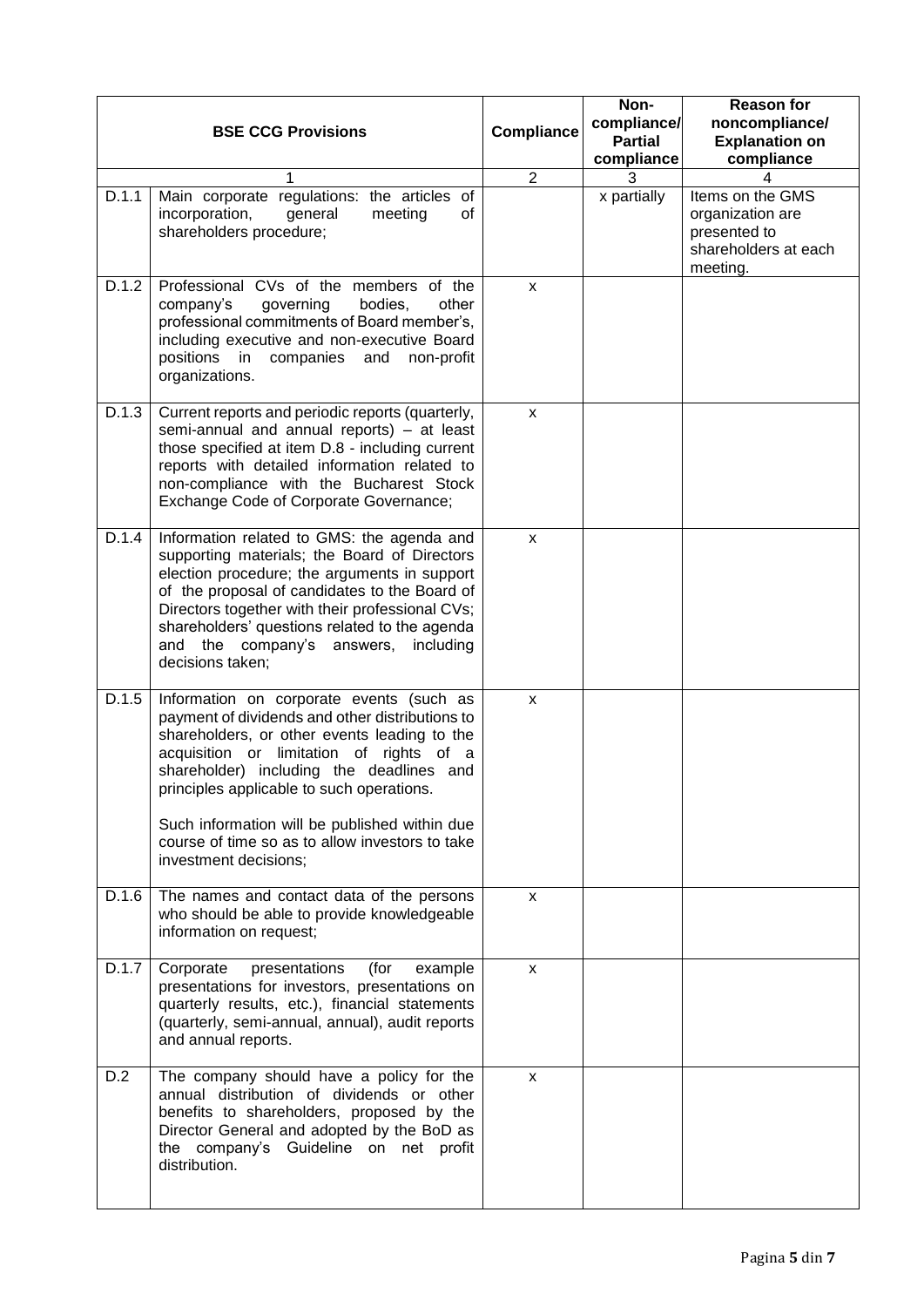| <b>BSE CCG Provisions</b> |                                                                                                                                                                                                                                                                                                                | Compliance     | Non-<br>compliance/<br><b>Partial</b><br>compliance | <b>Reason for</b><br>noncompliance/<br><b>Explanation on</b><br>compliance |
|---------------------------|----------------------------------------------------------------------------------------------------------------------------------------------------------------------------------------------------------------------------------------------------------------------------------------------------------------|----------------|-----------------------------------------------------|----------------------------------------------------------------------------|
|                           |                                                                                                                                                                                                                                                                                                                | $\overline{2}$ | 3                                                   | 4                                                                          |
|                           | The principles of the policy on annual<br>distribution of dividends to shareholders shall<br>be published on the company's website.                                                                                                                                                                            |                |                                                     |                                                                            |
| D.3                       | The company shall adopt a policy with respect<br>to forecasts, whether or not made public. The<br>Policy on forecasts should determine the<br>frequency, period and content of the forecasts<br>and should be published on the company's<br>website.                                                           | $\mathsf{x}$   |                                                     |                                                                            |
| D.4                       | GMS rules should not restrict the participation<br>of shareholders in general meetings and<br>should not limit the exercise of their rights. The<br>modification of rules will become effective no<br>sooner than the following shareholders'<br>meeting.                                                      | X              |                                                     |                                                                            |
| D.5                       | The external auditors should attend those<br>shareholders' meetings where their reports are<br>presented.                                                                                                                                                                                                      | X              |                                                     |                                                                            |
| D.6                       | The BoD should submit to the GMS a brief<br>assessment of the internal control and<br>significant risk management systems, as well<br>as opinions on matters to be submitted to the<br>GMS for decision.                                                                                                       | X              |                                                     |                                                                            |
| D.7                       | Any professional,<br>consultant,<br>expert<br>or<br>financial analyst, may participate in the<br>shareholders' meeting upon prior invitation<br>from the BoD.<br>Accredited journalists may also attend the<br>GMS, unless the Chairman of the Board<br>decides otherwise.                                     | х              |                                                     |                                                                            |
| D.8                       | The quarterly and semi-annual financial<br>reports, in the Romanian and English<br>languages, should include information on the<br>key drivers influencing the change in sales,<br>operating profit, net profit and other relevant<br>financial indicators, on a quarter-on-quarter<br>and year-on-year basis. | X              |                                                     |                                                                            |
| D.9                       | The company should organize at least two<br>meetings/conference calls with analysts and<br>The<br>investors<br>each year.<br>information<br>presented on these occasions should be<br>published on the company's website in the IR<br>section<br>the<br>date<br>at<br>οf<br>the<br>meetings/teleconferences.   | X              |                                                     |                                                                            |